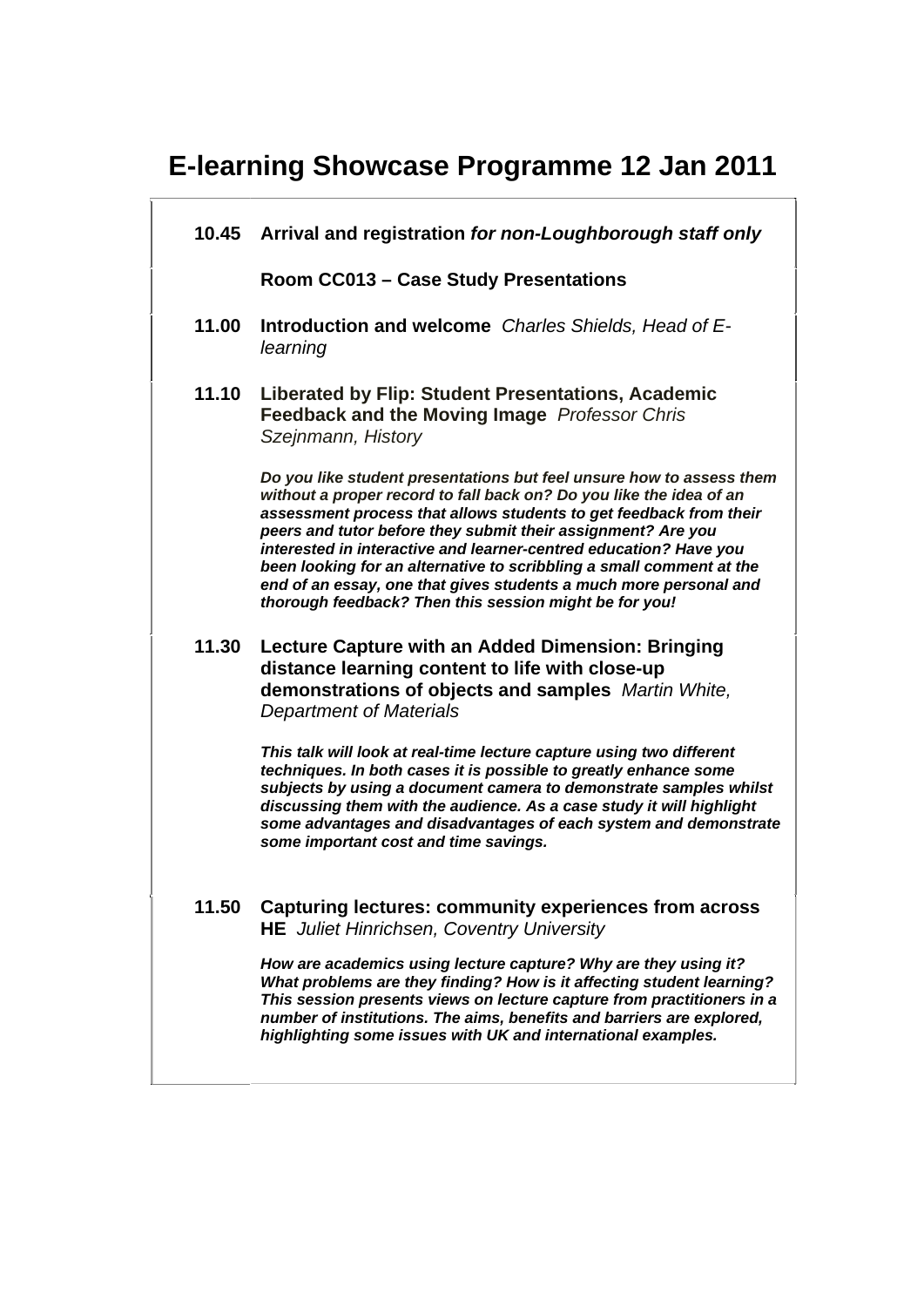#### **12.10 Facebook and Higher Education: A Bridge Too Far?** *Marcus Collins, History*

*Students and academics alike view Facebook as a site of leisure rather than learning, but its unrivalled networking capabilities can be adapted to educational needs. This short talk will discuss how a trial Facebook group designed to recruit and prepare new History students for Loughborough illustrates the potentialities and pitfalls of Facebook as a teaching tool.* 

### **12.30 Lunch and exhibition, including address from Professor Morag Bell, Pro Vice Chancellor (Teaching)**

#### **13.30 Providing an online statistics advisory service using Elluminate** *Alun Owen, Mathematics Education Centre*

*This session will illustrate the work that the Mathematics Education Centre are involved in to provide an on-line Statistics Advisory Service using Elluminate. The MEC currently offers on-line appointments to final year project students and postgraduate students who require help and support in statistics as part of a project or research. The online approach allows students not normally based close to Loughborough to access this type of support. An example of a statistics advice session will be played out to illustrate the way in which Elluminate can be used to provide such one-to-one support in an on-line environment.*

## **13.50 Recreating an online assessment test for English and Drama undergraduates: A Case Study of Departmental, Library and eLearning collaboration** *Farzana Khandia, Elearning Team, and Sharon Reid, Library*

*Last semester saw a collaborative initiative between English and Drama, the Library and E-Learning. As a result, a three-part, fully revamped online assessment test has been successfully incorporated into the First Year programme for undergraduates. The main aim of the test is to raise student awareness of what constitutes plagiarism and how to avoid it, as well as ensuring familiarity with the Library's resources and services. This presentation will cover the different aspects of the project, including lessons learned and recommendations for the future running of the test.* 

## **14.10 The highs and lows of increasing student engagement**  *Amanda Harrington, Business School*

*How can we increase student engagement, without hugely increasing our own workload as lecturers? Good question. And I don't have the definitive answer. However, I will present some of my own successes and failures, along with plans for this next semester, in the hope that this will help you decide what to avoid and what to experiment with.*